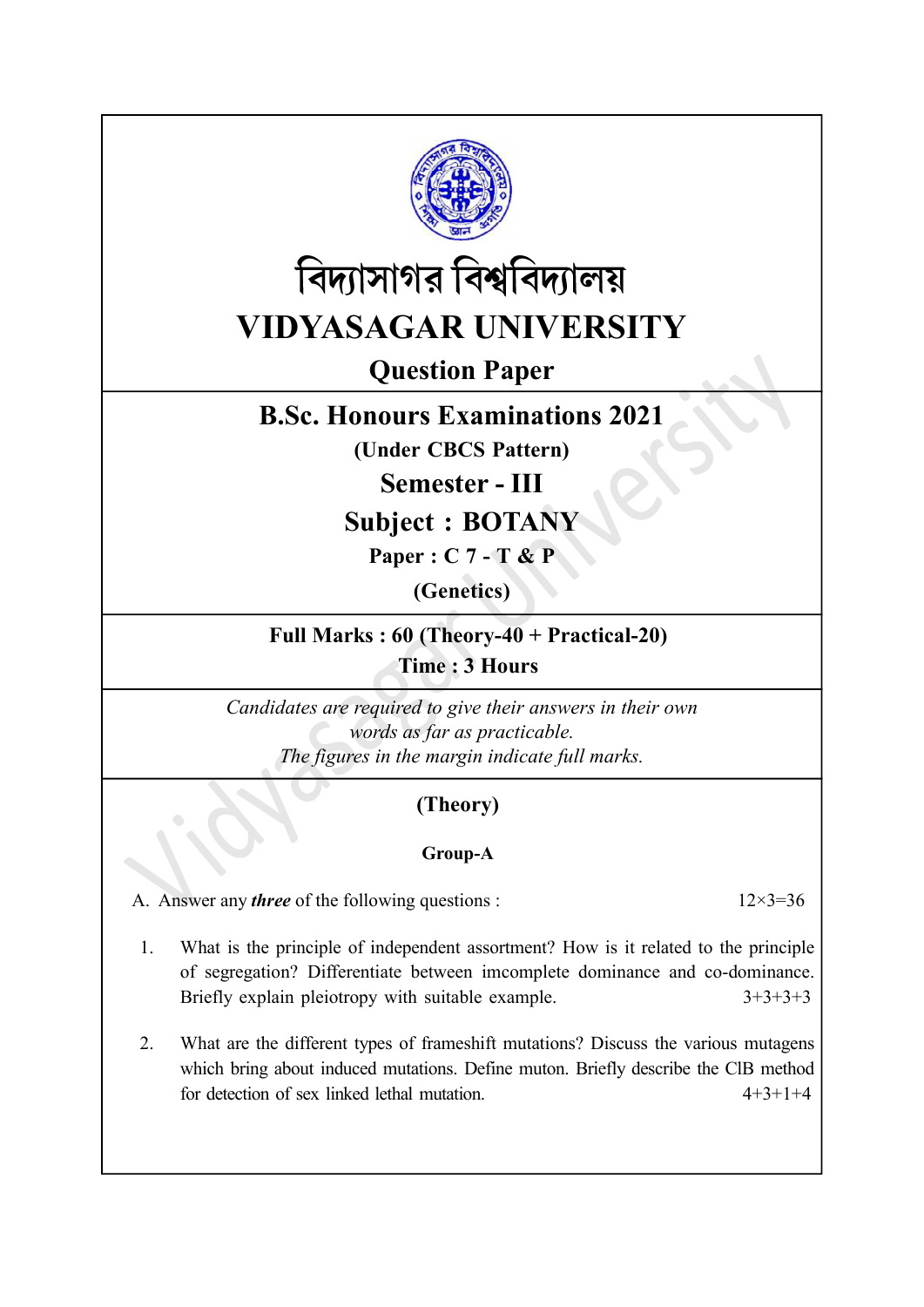- 3. What is cistron? Write a short note on mitochondrial mutations in yeast. What you mean by transposable elements. State the significance of linkage. Differentiate between autosomal and allosomal linkage. 1+4+2+2+3
- 4. Write a short note on molecular basis of crossing over. What is rII locus? Define recombination frequency. What is allopatric speciation? Comment on Robertsonian translocation.  $4+2+1+2+3$
- 5. What is allele frequency. Discuss the chromosome theory of inheritance. Distinguish between autopolyploidy and allopolyploid with suitable illustrations. Illustrate Reciprocal inter-chromosomal Translocation with suitable diagram. Name a human genetic disorder caused by trisomy.  $1+4+3+3+1$
- 6. What is extrachromosomal inheritance? Briefly describe inheritance patterns of kappa particles in Paramoecium and mention its principle. Explain the bottleneck phenomenon in the light of genetic drift and the reason behind it.

 $3+6+3$ 

#### Group-B

B. Answer any *two* of the following questions :  $2 \times 2 = 4$ 

- 1. Differentiate between nullisomy and double monosomy.
- 2. Define penetrance.
- 3. What is conditional lethal allele? Give an example.
- 4. Name two intercalating agents. How do they cause mutation?

### (Practical) Paper - C 7 P (Genetics) Marks : 20

#### Group-A

A. Answer any **one** of the followng questions :  $15 \times 1 = 15$ 

- 
- 1. Write the steps to be followed for studying mitosis with a freshly collected root tip. Mention the characteristic features of all stages of mitosis.  $5+10$